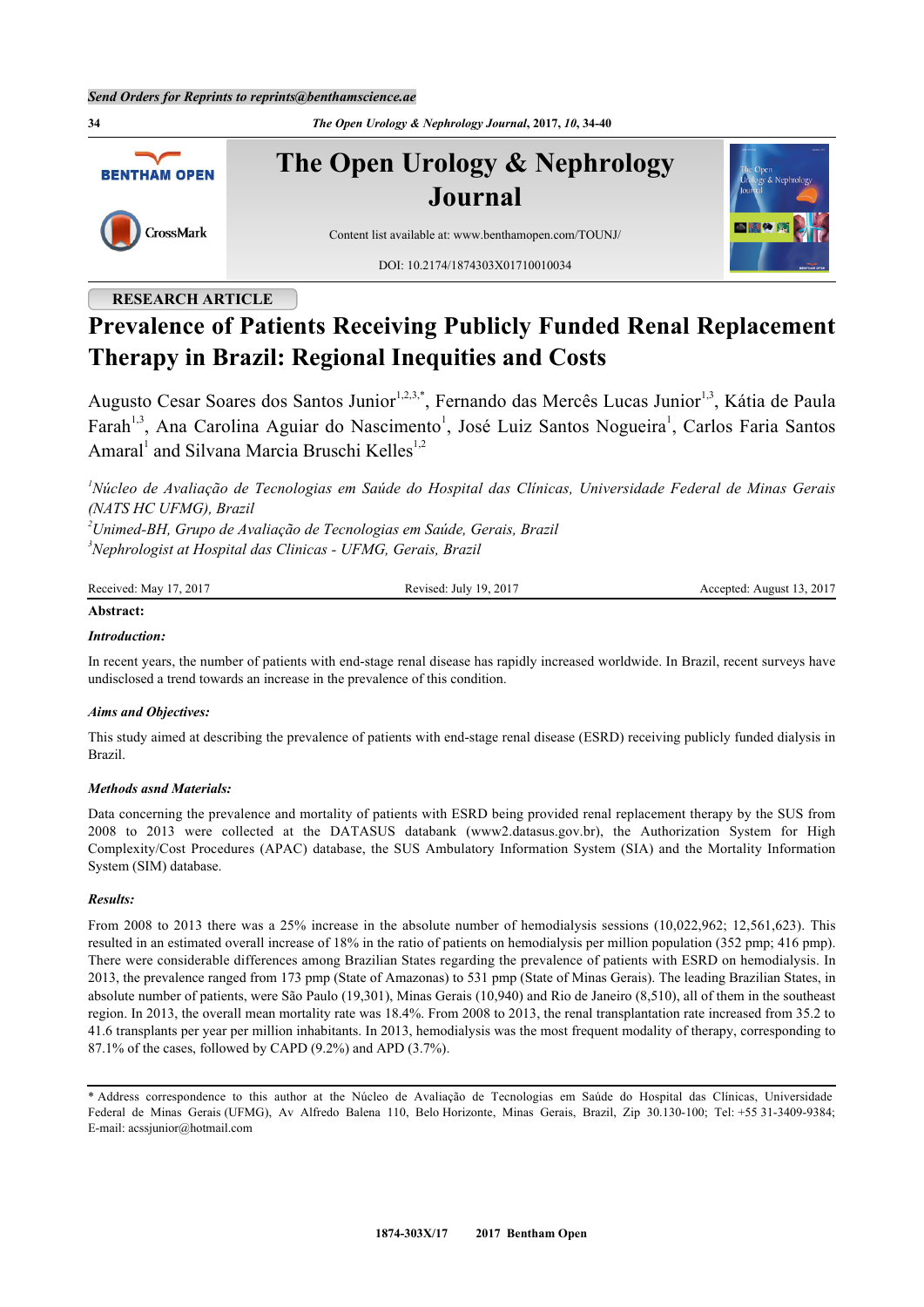### *Conclusion:*

In Brazil, chronic kidney disease is steadily increasing in prevalence and rapidly becoming a major public health concern. Therefore, policies towards prevention and strategies to avoid underdiagnose and assure broad access to renal replacement therapy should be strengthened nationwide.

**Keywords:** Brazil, End-stage renal disease (ESRD), Publicly funded renal replacement therapy, Regional inequities, Sistema Unico de Saude (SUS).

### **1. INTRODUCTION**

During the past decades Brazil has undergone rapid changes in major social and economic determinants of health [[1](#page-5-0), [2\]](#page-5-1). Concurrently, Brazil has also experienced a rapid demographic transition resulting in an increase in the number of adults and elderly people [[3\]](#page-5-2). This has led to a shift in the causes of morbidity and mortality in the Brazilian population from infectious diseases to chronic non-communicable diseases (CNCD) [[3,](#page-5-2) [4\]](#page-5-3).

In recent years, the number of patients with end-stage renal disease (ESRD) has rapidly increased worldwide resulting in a global public health problem [[4](#page-5-3) - [6](#page-6-0)]. In Brazil, recent surveys have undisclosed a trend toward an increase in the prevalence of this condition [[7](#page-6-1) - [11](#page-6-2)].

To face this challenge, the Brazilian public health system, Sistema Único de Saúde (SUS), has increased its efforts to accomplish the State duty of providing universality of coverage to all Brazilian citizens enforcing primary healthcare policies. In spite of that, Brazil still faces serious problems involving equity, quality, and efficiency of healthcare services [[1,](#page-5-0) [2\]](#page-5-1). In this scenario, knowledge on the prevalence of patients on chronic dialysis treatment can be decisive in the development of more effective healthcare policies [\[12](#page-6-3)].

Therefore, this study aimed at describing the prevalence of patients with ESRD receiving publicly financed dialysis in Brazil from 2008 to 2013.

### **2. PATIENTS AND METHODS**

Data concerning the prevalence and mortality of patients with ESRD being provided renal replacement therapy by the SUS from 2008 to 2013 were collected at the DATASUS databank([www2.datasus.gov.br\)](http://www2.datasus.gov.br), the Authorization System for High Complexity/Cost Procedures (APAC) database, the SUS Ambulatory Information System (SIA) and the Mortality Information System (SIM) database.

The absolute number of dialysis sessions was calculated considering the total number of reimbursement registries *via* APAC. The Brazilian government pays hemodialysis sessions on a fixed rate of 3 times per week with the possibility of an extra session every week under exceptional circumstances. Therefore, this study considered that on average one patient would undertake 150 hemodialysis sessions per year. Hence, we have estimated the absolute number of patients on hemodialysis by dividing the total annual number of sessions on a given location by 150.

Other variables analyzed were the region of residence in Brazil, type of renal unit (private *vs.* public), type of dialysis treatment (hemodialysis, peritoneal dialysis, renal transplantation) and costs. The resulting data were analyzed in September 2014.

This study produced no interventions and the privacy of the researched subjects and the confidentiality of their personal information were handled in accordance with the ethical principles of the Declaration of Helsinki.

### **3. RESULTS**

<span id="page-1-0"></span>From 2008 to 2013 there was a 25% increase in the absolute number of hemodialysis sessions (10,022,962; 12,561,623; Fig. (**[1](#page-1-0)**)). This resulted in an estimated overall increase of 18% in ratio of patients on hemodialysis per million population (352 pmp; 416 pmp; Fig. (**[2](#page-2-0)**) and Table **[1](#page-2-1)**). Annually, the mean increase in the number of patients was of 4,6%, (Fig. **[3](#page-3-0)**).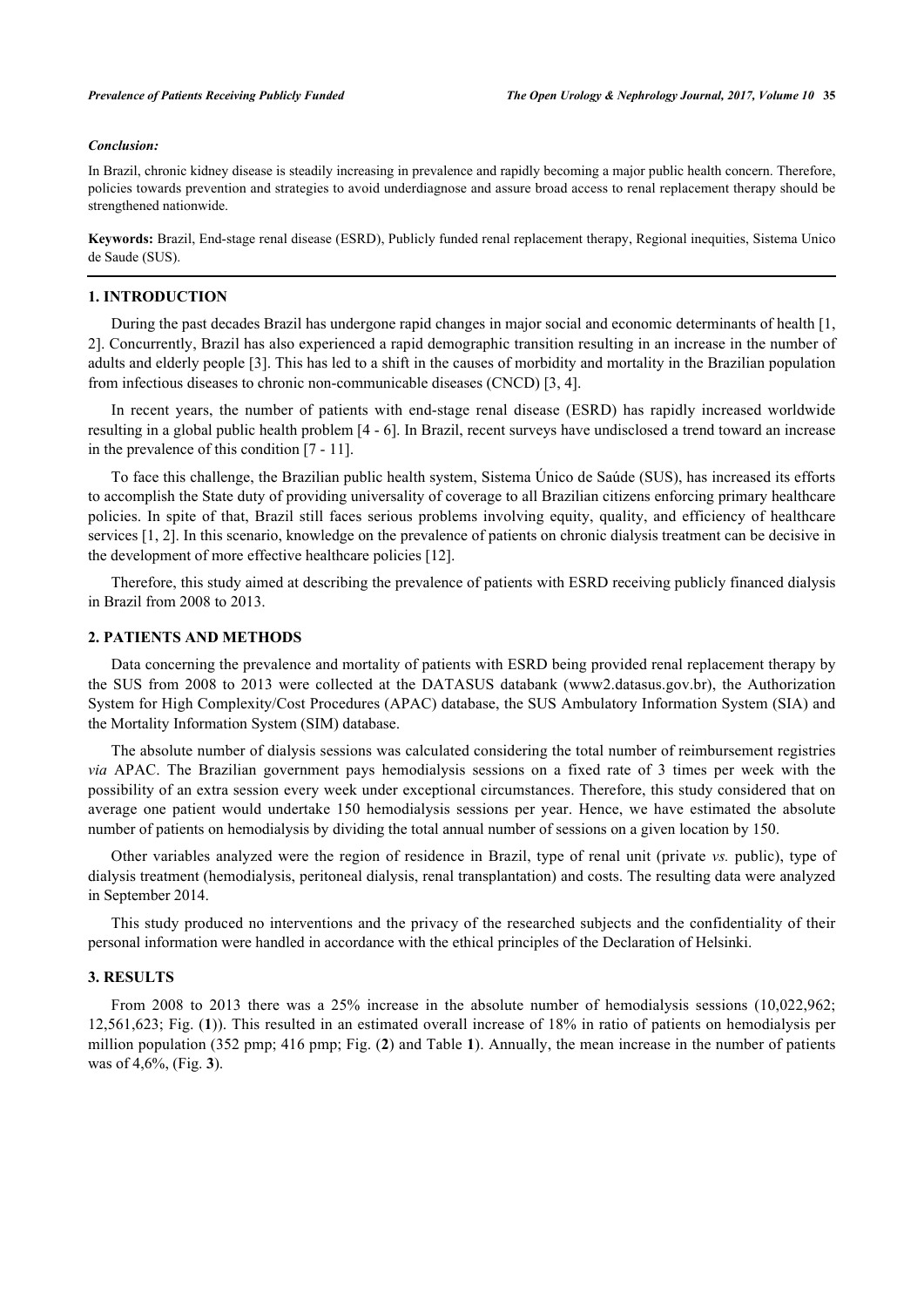### **36** *The Open Urology & Nephrology Journal, 2017, Volume 10 Soares dos Santos Junior et al.*



<span id="page-2-0"></span>**Fig. (1).** Absolute number of publicly funded hemodialysis sessions in Brazil, per year.



Fig. (2). Estimated absolute number of patients on publicly funded hemodialysis treatment in Brazil, per year.

<span id="page-2-1"></span>**Table 1. Mortality among patients receiving publicly funded hemodialysis treatment in Brazil, in 2013.**

| <b>Federal State</b> | Population in 2013 | <b>Estimated Patients on</b><br><b>Hemodialisys</b> | <b>Prevalence per Million</b><br><b>Inhabitants</b> | <b>Mortality</b> | <b>Mortality Rate (%)</b> |
|----------------------|--------------------|-----------------------------------------------------|-----------------------------------------------------|------------------|---------------------------|
| Acre                 | 776,463            | 214                                                 | 276                                                 | 64               | 30.0                      |
| Alagoas              | 3,300,938          | 1,365                                               | 414                                                 | 395              | 28.9                      |
| Amapa                | 734,995            | 180                                                 | 245                                                 | 36               | 20.0                      |
| Amazonas             | 3,807,923          | 657                                                 | 173                                                 | 93               | 14.2                      |
| Bahia                | 15,044,127         | 5,297                                               | 352                                                 | 855              | 16.1                      |
| Ceara                | 8,778,575          | 3,539                                               | 403                                                 | 532              | 15.0                      |
| Distrito federal     | 2,789,761          | 1,055                                               | 378                                                 | 167              | 15.8                      |
| Espirito santo       | 3,839,363          | 1,947                                               | 507                                                 | 335              | 17.2                      |
| Goias                | 6,434,052          | 3,167                                               | 492                                                 | 483              | 15.2                      |
| Maranhao             | 6,794,298          | 1,781                                               | 262                                                 | 115              | 6.5                       |
| Mato grosso          | 3,182,114          | 1,327                                               | 417                                                 | 224              | 16.9                      |
| Mato grosso do sul   | 2,587,267          | 1,123                                               | 434                                                 | 277              | 24.7                      |
| Minas gerais         | 20,593,366         | 10,940                                              | 531                                                 | 2,252            | 20.6                      |
| Para                 | 7,999,730          | 1,556                                               | 195                                                 | 257              | 16.5                      |
| Paraiba              | 3,914,418          | 1,094                                               | 279                                                 | 285              | 26.1                      |
| Parana               | 10,997,462         | 4,128                                               | 375                                                 | 825              | 20.0                      |
| Pernambuco           | 9,208,551          | 4,368                                               | 474                                                 | 527              | 12.1                      |
| Piaui                | 3,184,165          | 1,463                                               | 459                                                 | 212              | 14.5                      |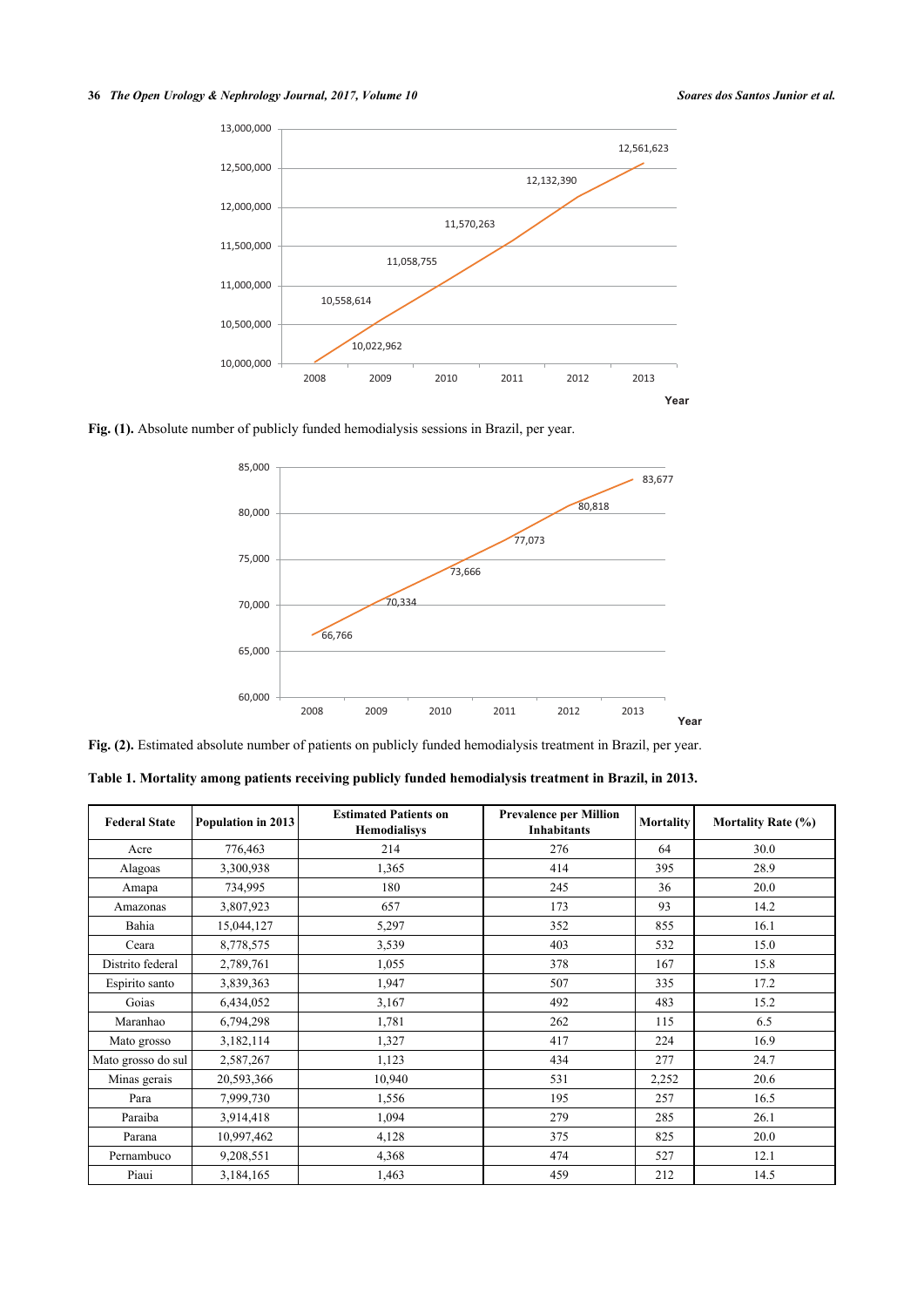| <b>Federal State</b> | Population in 2013 | <b>Estimated Patients on</b><br><b>Hemodialisys</b> | <b>Prevalence per Million</b><br><b>Inhabitants</b> | Mortality | <b>Mortality Rate (%)</b> |
|----------------------|--------------------|-----------------------------------------------------|-----------------------------------------------------|-----------|---------------------------|
| Rio de janeiro       | 16,369,178         | 8,510                                               | 520                                                 | 1,292     | 15.2                      |
| Rio grande do norte  | 3,373,960          | 1,504                                               | 446                                                 | 301       | 20.0                      |
| Rio grande do sul    | 11,164,050         | 5,181                                               | 464                                                 | 1,673     | 32.3                      |
| Rondonia             | 1,728,214          | 537                                                 | 311                                                 | 136       | 25.3                      |
| Roraima              | 488,072            | 145                                                 | 297                                                 | 5         | 3.4                       |
| Santa catarina       | 6,634,250          | 2.218                                               | 334                                                 | 547       | 24.7                      |
| Sao paulo            | 43,663,672         | 19,301                                              | 442                                                 | 3,364     | 17.4                      |
| Sergipe              | 2,195,662          | 681                                                 | 310                                                 | 99        | 14.5                      |
| Tocantins            | 1,478,163          | 398                                                 | 269                                                 | 64        | 16.1                      |
| Total                | 201,062,789        | 83,677                                              | 416                                                 | 15,415    | 18.4                      |

*(Table 1) contd.....*

<span id="page-3-0"></span>There were considerable differences among Brazilian States regarding the prevalence of patients with ESRD on hemodialysis. In 2013, the prevalence ranged from 173 pmp (State of Amazonas) to 531 pmp (State of Minas Gerais). The leading Brazilian States, in absolute number of patients, were São Paulo (19,301), Minas Gerais (10,940) and Rio de Janeiro (8,510), all of them in the southeast region, (Fig. **[4](#page-3-1)**).



<span id="page-3-1"></span>**Fig. (3).** Mean annual increase in the absolute number of patients on publicly funded hemodialysis treatment in Brazil.



**Fig. (4).** Distribution of publicly funded hemodialysis sessions in Brazil per geographical location, in 2013.

The mean annual renal transplantation rate per million inhabitants increased from 35.2 pmp in 2008 to 41.6 pmp in 2013, (Fig. **[5](#page-4-0)** and Table **[1](#page-2-1)**). In 2013, the overall mean mortality rate was 18.4%, (Table **[1](#page-2-1)**). In this same year, 95% of the total expenses with publicly funded dialysis sessions were allocated to treat patients on private facilities.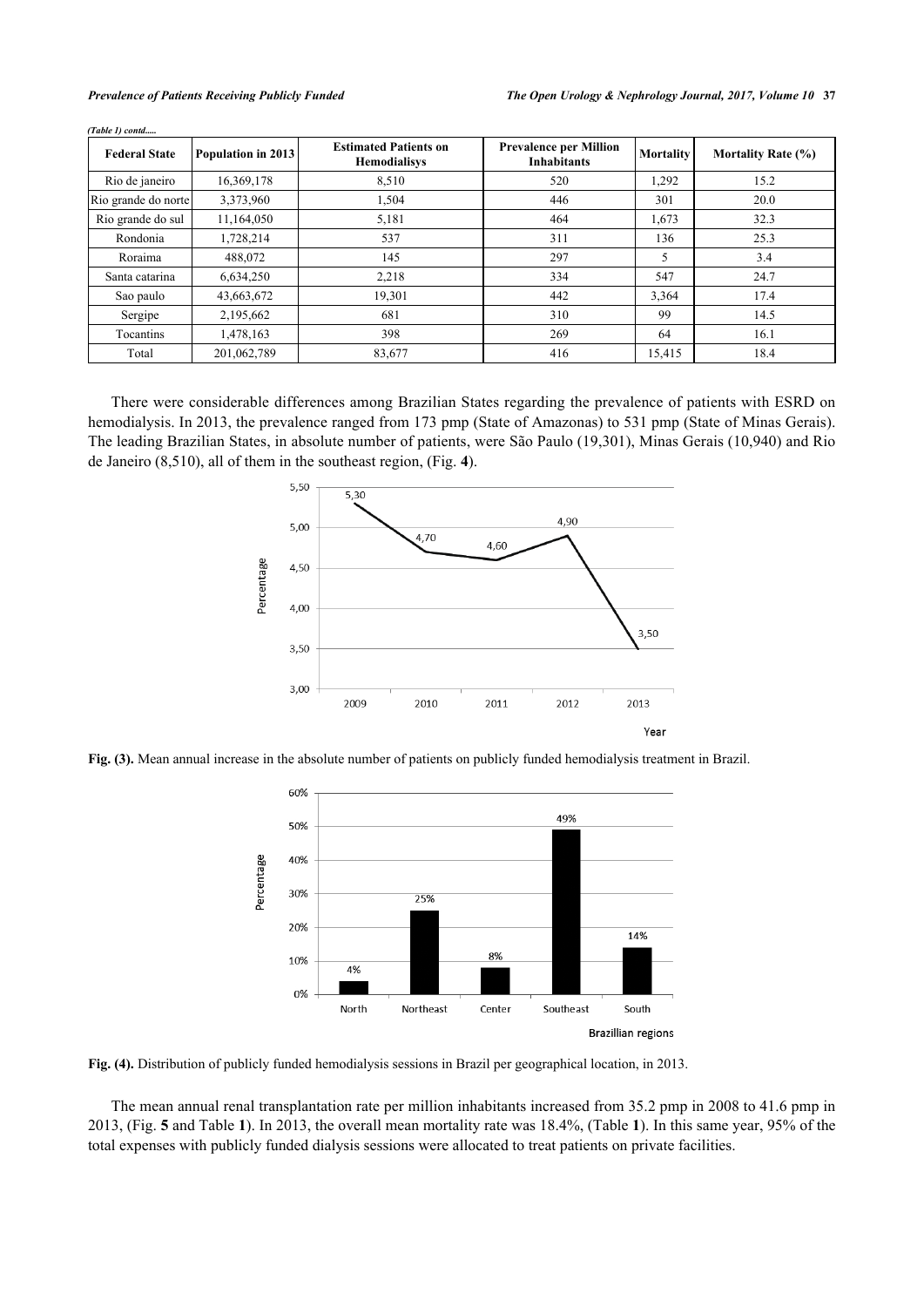### **38** *The Open Urology & Nephrology Journal, 2017, Volume 10 Soares dos Santos Junior et al.*

<span id="page-4-0"></span>In other words, only 5% of the expenses were spent on public dialysis facilities. In 2013, the estimated total expenses to cover dialysis and catheters costs approximated 500 million US dollars. Compared to 2008, this represented an increase of 67% in costs (R\$1,344,793,917 to R\$2,253,434,171).



**Fig. (5).** Renal transplantation rate per million inhabitants in Brazil.

<span id="page-4-1"></span>In 2013, hemodialysis was the most frequent modality of renal replacement therapy used, corresponding to 87.1% of the cases, followed by CAPD (9.2%) and APD (3.7%), (Fig. **[6](#page-4-1)**).



**Fig. (6).** Distribution of publicly funded renal replacement therapy modalities in Brazil, in 2013.

# **4. DISCUSSION**

Currently it is believed that the underlying determinants of chronic diseases are strictly associated with the social, economic and cultural changes seen worldwide in the late decades[[13\]](#page-6-4). Globalization, unrestricted urbanization, population ageing, improved access to fast food and continuous exposure to unhealthy habits are some of the factors believed to have contributed to increase the burden of chronic non-communicable diseases (CNCD) especially in low and middle-income countries like Brazil [\[14](#page-6-5) - [17\]](#page-6-6). In spite of that, epidemiological data regarding the burden of CNCD are still scarce. In Brazil, the Brazilian Society of Nephrology [[10\]](#page-6-7) regularly estimates the total number of patients on dialysis based on surveys, however this country still lacks an official public registry of ESRD patients on dialysis. Therefore this study aimed at scrutinizing databanks obtained from the Brazilian Ministry of Health focusing on the prevalence and mortality of patients with ESRD on publicly funded renal replacement therapy in Brazil.

From 2008 to 2013 there was an increase in the order of 6% in number of inhabitants in Brazil (189 million to 201 million inhabitants). In this meanwhile, in contrast, it was observed a 25% increase in the absolute number of publicly funded hemodialysis sessions in Brazil. This resulted in an estimated overall increase of 18% in the ratio of patients on hemodialysis per million population in five years (352 pmp; 416 pmp). In spite of this dramatic increase, the prevalence of patients under dialysis treatment in Brazil is still far from what is seen in developed countries as the United States,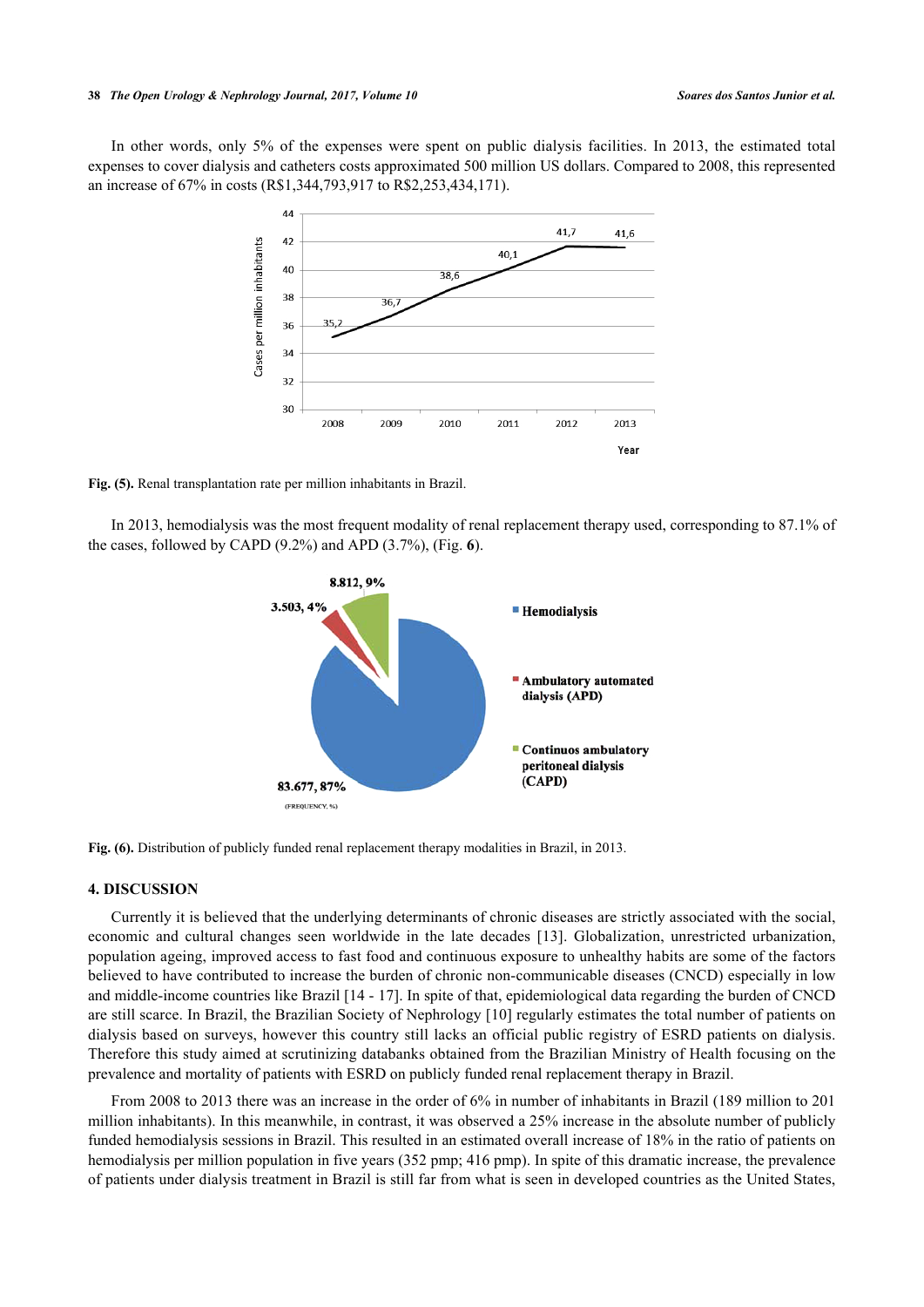where the rate of patients on hemodialysis per million population is about 1,200 [\[18](#page-6-8), [19](#page-6-9)].

Considerable local differences across Brazilian States regarding the prevalence (ranging from 173 pmp to 531 pmp) and mortality (ranging from 3,4% to 32.3%) of patients with ESRD on hemodialysis was also seen. These differences suggest the existence of intrinsic regional difficulties to properly identify and treat patients with ESRD in several Brazilian regions and also raise suspicion on underdiagnose and sub notification practices. Part of these differences could also be due to economical inequities between Brazilian States once higher prevalence were specially observed in the most economic developed areas in contrast to the poorest States of Brazil.

In Brazil, only about 16% of the total dialysis sessions are provided by private funds, in spite of this, most of the current publicly funded dialysis sessions occur on private facilities (95% private versus 5% public). This suggests that the practices and results obtained in the treatment of the ESRD in Brazil, despite largely dependent on public funds, is critically influenced by the decisions and the quality of care provided by the private sector. This also helps to explain why despite the large territorial extension, peritoneal dialysis is the modality of choice for only about 13% of the Brazilian population under dialysis. Brazil has just taken its initial steps in establishing comprehensive policies encouraging peritoneal dialysis across the country. Therefore, the Brazilian current results on peritoneal dialysis are still hugely influenced by economic and historical practices rather than a structured plan of action tailored in accordance to its population needs.

### **CONCLUSION**

Chronic kidney disease is increasing in prevalence and therefore it is rapidly becoming a major public health concern in Brazil. Policies for its prevention and treatment should be nationwide strengthened aimed at reducing regional inequities regarding the detection of ESRD and access to renal replacement modalities across different locations in Brazil.

# **ETHICS APPROVAL AND CONSENT TO PARTICIPATE**

Not applicable.

### **HUMAN AND ANIMAL RIGHTS**

No Animals/Humans were used for studies that are base of this research.

# **CONSENT FOR PUBLICATION**

Not applicable.

### **CONFLICT OF INTEREST**

The authors declare no conflict of interest, financial or otherwise.

### **ACKNOWLEDGEMENTS**

Declared None.

# **REFERENCES**

- <span id="page-5-0"></span>[1] Fleury S. Brazil's health-care reform: social movements and civil society. Lancet 2011; 377(9779): 1724-5. [\[http://dx.doi.org/10.1016/S0140-6736\(11\)60318-8\]](http://dx.doi.org/10.1016/S0140-6736(11)60318-8) [PMID: [21561650](http://www.ncbi.nlm.nih.gov/pubmed/21561650)]
- <span id="page-5-1"></span>[2] Uauy R. The impact of the Brazil experience in Latin America. Lancet 2011; 377(9782): 1984-6. [\[http://dx.doi.org/10.1016/S0140-6736\(11\)60437-6\]](http://dx.doi.org/10.1016/S0140-6736(11)60437-6) [PMID: [21561651](http://www.ncbi.nlm.nih.gov/pubmed/21561651)]
- <span id="page-5-2"></span>[3] Schmidt MI, Duncan BB, Azevedo e Silva G, *et al.* Chronic non-communicable diseases in Brazil: burden and current challenges. Lancet 2011; 377(9781): 1949-61. [\[http://dx.doi.org/10.1016/S0140-6736\(11\)60135-9\]](http://dx.doi.org/10.1016/S0140-6736(11)60135-9) [PMID: [21561658](http://www.ncbi.nlm.nih.gov/pubmed/21561658)]
- <span id="page-5-3"></span>[4] Rosa-Diez G, Gonzalez-Bedat M, Pecoits-Filho R, *et al.* Renal replacement therapy in Latin American end-stage renal disease. Clin Kidney J 2014; 7(4): 431-6. [\[http://dx.doi.org/10.1093/ckj/sfu039\]](http://dx.doi.org/10.1093/ckj/sfu039) [PMID: [25349696](http://www.ncbi.nlm.nih.gov/pubmed/25349696)]
- [5] Wagner KH, Brath H. A global view on the development of non communicable diseases. Prev Med (Baltim) Elsevier Inc 2012; 54(SUPPL. 38–41) [\[http://dx.doi.org/10.1016/j.ypmed.2011.11.012\]](http://dx.doi.org/10.1016/j.ypmed.2011.11.012)